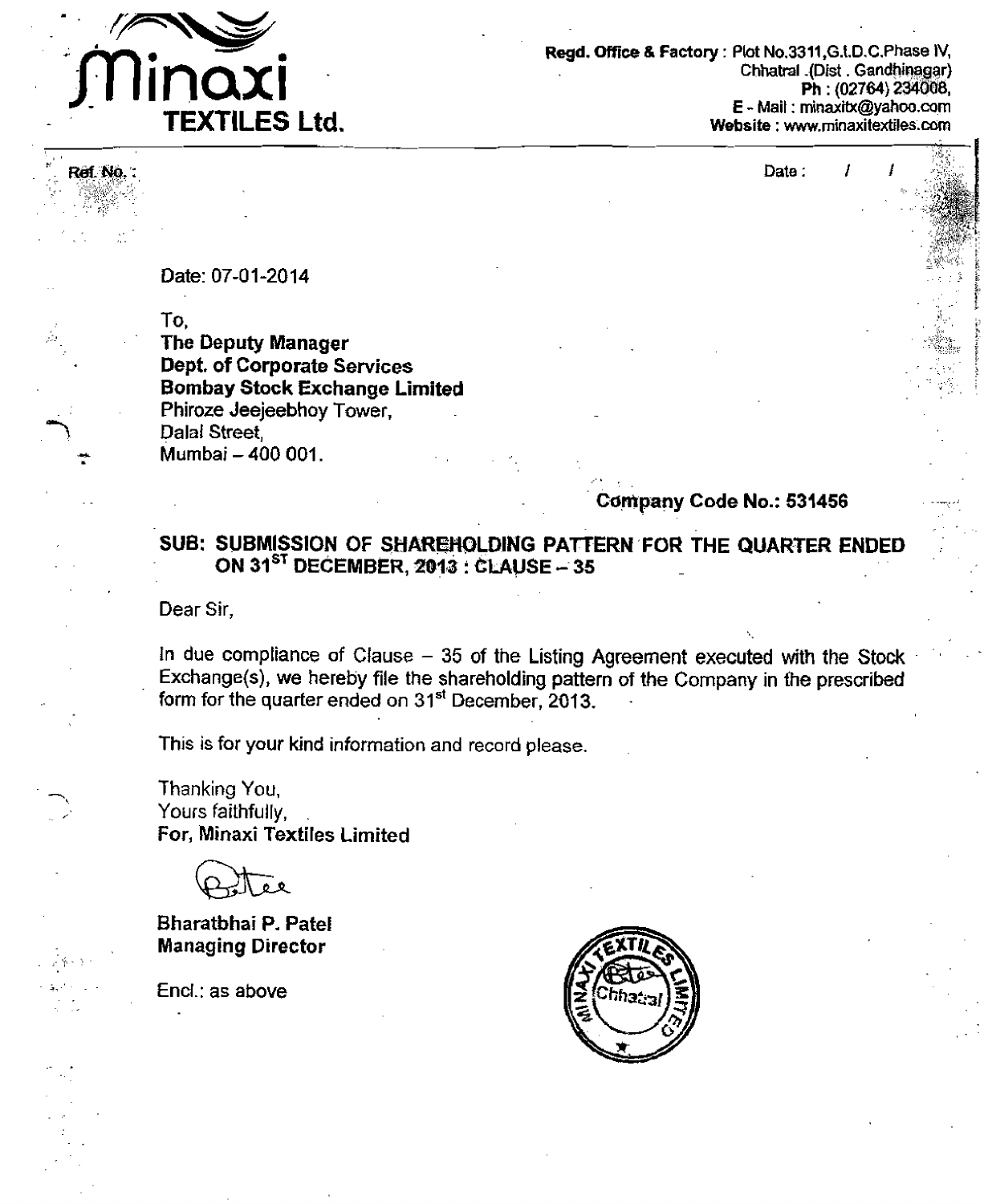× p

|                                                                                                                |                                     | Introductory sub-table (I)(a)                                   |                                                                                                               |
|----------------------------------------------------------------------------------------------------------------|-------------------------------------|-----------------------------------------------------------------|---------------------------------------------------------------------------------------------------------------|
| Name of the Company: Minaxi Textiles Limited                                                                   |                                     |                                                                 |                                                                                                               |
| <b>Scrip Code: 531456</b>                                                                                      |                                     |                                                                 |                                                                                                               |
| Name of the scrip: Minaxi                                                                                      |                                     |                                                                 |                                                                                                               |
| <b>Class of security: Equity</b>                                                                               |                                     |                                                                 |                                                                                                               |
| Quarter ended: 31-12-2013                                                                                      |                                     |                                                                 |                                                                                                               |
| Partly paid-up shares:-                                                                                        | No. of partly<br>paid-up shares     | As a % of total no.<br>of partly paid-up<br>shares              | As a % of total no.<br>of shares of the company                                                               |
| Held by promoter/promoter group                                                                                | n -                                 | o                                                               | 0                                                                                                             |
| Held by public                                                                                                 | $\overline{\mathfrak{o}}$           | û                                                               | 0                                                                                                             |
| Total - Di                                                                                                     | o                                   | 0                                                               | o                                                                                                             |
|                                                                                                                |                                     |                                                                 |                                                                                                               |
| <b>Outstanding convertible</b><br>securities:-                                                                 | No. of<br>outstanding<br>securities | As a % of total no. of<br>outstanding convertible<br>securities | As a % of total no. of shares of<br>the company, assuming full<br>conversion of the convertible<br>securities |
|                                                                                                                |                                     |                                                                 |                                                                                                               |
| Held by promoter/promoter group                                                                                | $\overline{\mathfrak{o}}$           | 0                                                               | 0                                                                                                             |
| Held by public                                                                                                 | ō                                   | ō                                                               | ō                                                                                                             |
|                                                                                                                |                                     |                                                                 |                                                                                                               |
| Total - E<br>$\bullet$                                                                                         | D.                                  | 0<br>$\blacksquare$                                             | Ō.                                                                                                            |
| Warrants:-                                                                                                     | No. of warrants                     | As a % of total no.<br>of warrants                              | As a % of total no. of shares of<br>the company, assuming full<br>conversion of warrants                      |
| Held by promoter/promoter group                                                                                | 0.                                  | 0                                                               | ٥                                                                                                             |
| Held by public                                                                                                 | $\Omega$                            | ō                                                               | 0.                                                                                                            |
|                                                                                                                |                                     |                                                                 |                                                                                                               |
| Total - F                                                                                                      | 0                                   | O.                                                              | 0                                                                                                             |
| Total paid-up capital of the<br>company, assuming full<br>conversion of warrants<br>and convertible securities | 49416000                            | À,<br>100.00                                                    | 100.00                                                                                                        |

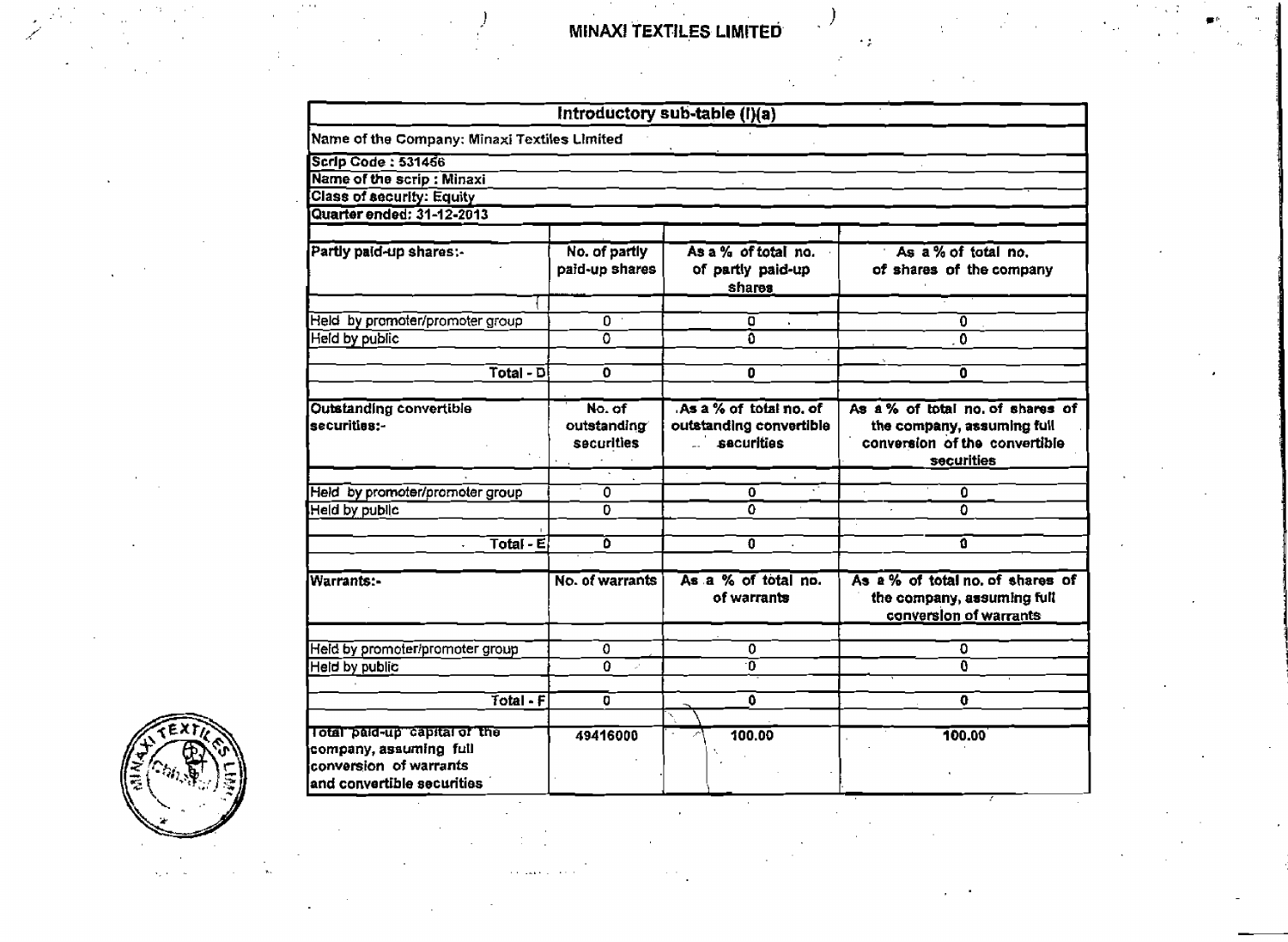$\sim 1$ 

 $\mathcal{I}$ 

|                     |                                                                                    |                           |                              | <b>Statement Showing Shareholding Pattern</b>                                                                                                                                   |                                   |                                    |                     |                           |
|---------------------|------------------------------------------------------------------------------------|---------------------------|------------------------------|---------------------------------------------------------------------------------------------------------------------------------------------------------------------------------|-----------------------------------|------------------------------------|---------------------|---------------------------|
|                     |                                                                                    |                           |                              | $\overline{\text{Table (I)(a)}}$                                                                                                                                                |                                   |                                    |                     |                           |
| Category<br>code    | Category of<br>Shareholder                                                         | Number of<br>Shareholders | Total<br>number<br>of shares | Number of<br>Total shareholding as a<br><b>Shares Pledged or otherwise</b><br>shares held in<br>percentage of total<br>encumbered<br>dematerialized<br>number of shares<br>form |                                   |                                    |                     |                           |
|                     |                                                                                    |                           |                              |                                                                                                                                                                                 | As a<br>percentage<br>$of(A+B)^1$ | As a<br>percentage<br>of $(A+B+C)$ | Number of<br>shares | As a percentage           |
| $\left($ I)         | $\overline{a}$                                                                     | (III)                     | $\overline{(\text{IV})}$     | $\overline{\text{V}}$                                                                                                                                                           | $\overline{\text{CD}}$            | (VII)                              | (VIII)              | $(IX) = (VIII)/(IV)^*100$ |
| (A)<br>$\mathbf{1}$ | <b>Shareholding of Promoter</b><br>and Promoter Group <sup>2</sup><br>Indian       |                           |                              |                                                                                                                                                                                 |                                   |                                    |                     |                           |
| (a)                 | Individuals/Hindu Undivided Family                                                 | 12                        | 18677277                     | 18658277                                                                                                                                                                        | 37.80                             | 37.80                              | $\mathbf 0$         |                           |
| (b)                 | Central Government/ State<br>Government(s)                                         | $\Omega$                  | $\Omega$                     | 0l                                                                                                                                                                              | 0.00                              | 0.00                               | $\bf{0}$            | 0.00<br>0.00              |
| (c)                 | <b>Bodies Corporate</b>                                                            | $\Omega$                  | Οİ                           | $\overline{0}$                                                                                                                                                                  | 0.00                              | 0.00                               | $\overline{0}$      | 0,00                      |
| (d)                 | Financial Institutions/ Banks                                                      | $\mathbf{0}$              | 하                            | $\overline{0}$                                                                                                                                                                  | 0.00                              | 0.00                               | $\bf{0}$            | 0.00                      |
| (e)                 | Any Others(Specify)                                                                | 0 <sup>1</sup>            | oL.                          | $\bf{0}$                                                                                                                                                                        | 0.00                              | 0.00                               | $\overline{0}$      | 0.00                      |
|                     | Sub Total(A)(1)                                                                    | 12                        | 18677277                     | 18658277                                                                                                                                                                        | 37.80                             | 37.80                              | $\mathbf{0}$        | 0.00                      |
| $\mathbf{z}$        | Foreign                                                                            |                           |                              |                                                                                                                                                                                 |                                   |                                    |                     |                           |
| a.                  | Individuals (Non-Residents Individuals/<br>Foreign Individuals)                    | 0                         | 0I                           | $\Omega$                                                                                                                                                                        | 0.00                              | 0.00                               | $\overline{0}$      | 0.00                      |
| Ъ                   | <b>Bodies Corporate</b>                                                            | $\boldsymbol{0}$          | οl                           | $\mathbf{0}$                                                                                                                                                                    | 0.00                              | 0.00                               | $\mathbf 0$         | 0.00                      |
| c.                  | <b>Institutions</b>                                                                | $\bf{0}$                  | $\overline{0}$               | $\bf{0}$                                                                                                                                                                        | 0.00                              | 0.00                               | 0                   | 0.00 <sub>1</sub>         |
| d                   | Any Others(Specify)                                                                | $\boldsymbol{0}$          | 0                            | $\bf{0}$                                                                                                                                                                        | 0.00 <sub>1</sub>                 | 0.00                               | $\mathbf{0}$        | 0.00                      |
|                     |                                                                                    |                           | οl                           | $\boldsymbol{0}$                                                                                                                                                                | 0.00                              | 0.00                               | $\bf{0}$            | 0.00                      |
|                     | Sub Total(A)(2)                                                                    | 0                         | $\mathbf{0}$<br>أمو          | $\mathbf{0}$                                                                                                                                                                    | 0.00                              | 0.00                               | $\mathbf 0$         | 0.00                      |
|                     | <b>Total Shareholding of Promoter</b><br>and Promoter Group<br>$(A)=(A)(1)+(A)(2)$ | 12                        | $-18677277$                  | 18658277                                                                                                                                                                        | 737.80                            | 37.80                              | $\mathbf{0}$        | 0.00                      |
|                     |                                                                                    |                           |                              |                                                                                                                                                                                 |                                   |                                    |                     |                           |

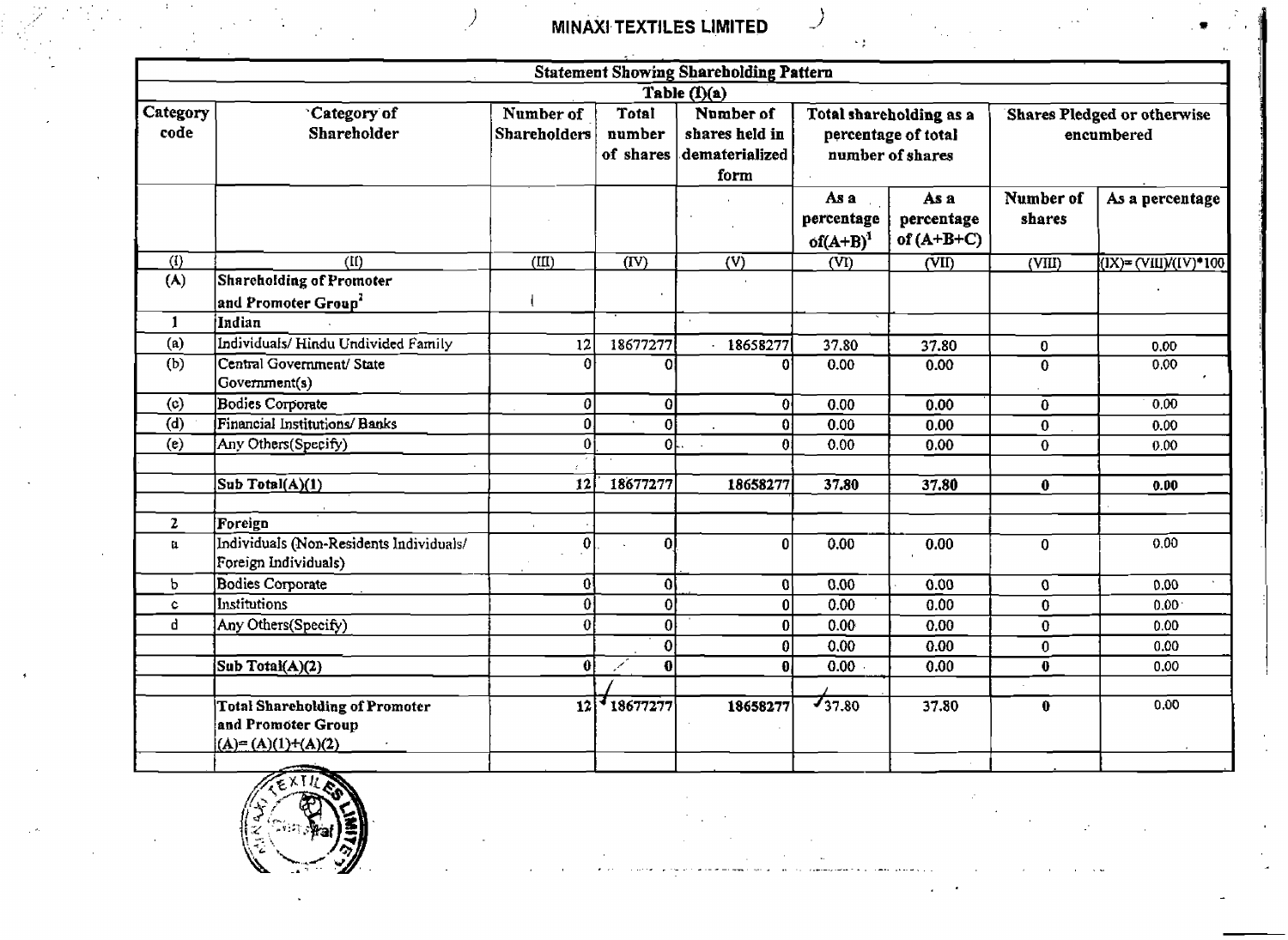|                           |                                                                                       |                                  |                                     | <b>Statement Showing Shareholding Pattern</b>         | <b>K</b> and                                                       |                                    |                                                  |                                                                    |
|---------------------------|---------------------------------------------------------------------------------------|----------------------------------|-------------------------------------|-------------------------------------------------------|--------------------------------------------------------------------|------------------------------------|--------------------------------------------------|--------------------------------------------------------------------|
| ্ৰ জাত                    |                                                                                       |                                  |                                     | Table $(\mathbf{I})(\mathbf{a})$                      |                                                                    |                                    |                                                  |                                                                    |
| Category<br>code          | Category of<br><b>Shareholder</b>                                                     | Number of<br><b>Shareholders</b> | <b>Total</b><br>number<br>of shares | Number of<br>shares held in<br>dematerialized<br>form | Total shareholding as a<br>percentage of total<br>number of shares |                                    | <b>Shares Pledged or otherwise</b><br>encumbered |                                                                    |
|                           |                                                                                       |                                  |                                     |                                                       | As a<br>percentage<br>$of (A+B)^1$                                 | As a<br>percentage<br>of $(A+B+C)$ | Number of<br>shares                              | As a percentage                                                    |
| $\overline{(\mathbf{l})}$ | $\overline{(\text{II})}$                                                              | $\overline{a}$                   | $\overline{\text{Cov}}$             | $\overline{\infty}$                                   | $\overline{\text{C}}$                                              | $\overline{\text{CVD}}$            | $\overline{\text{C}}$                            | $\overline{\text{ (IX)}}$ = $\overline{\text{ (VIII)/(IV)}}$ * 100 |
| (B)                       | Public shareholding                                                                   |                                  |                                     |                                                       |                                                                    |                                    | N.A.                                             | N.A.                                                               |
| 1                         | <b>Institutions</b>                                                                   |                                  |                                     |                                                       |                                                                    |                                    |                                                  |                                                                    |
| (a)                       | Mutual Funds/UTI                                                                      | 0                                | 0                                   | 0                                                     | 0.00                                                               | 0,00                               |                                                  |                                                                    |
| (b)                       | Financial Institutions Banks                                                          | 0                                | 0                                   | 0                                                     | 0.00                                                               | 0.00                               |                                                  |                                                                    |
| (c)                       | Central Government/ State Government(s)                                               | $\mathbf 0$                      | 0                                   | 0                                                     | 0,00                                                               | 0.00                               |                                                  |                                                                    |
| (d)                       | Venture Capital Funds                                                                 | -01                              | οt                                  | 0                                                     | 0.00                                                               | 0.00                               |                                                  |                                                                    |
| $\overline{(\mathbf{e})}$ | Insurance Companies                                                                   | $\boldsymbol{0}$                 | $\Omega$                            | 0                                                     | $0.00 -$                                                           | 0.00                               |                                                  |                                                                    |
| $\Omega$                  | Foreign Institutional Investors                                                       | 0                                | οl                                  | 0                                                     | 0,00                                                               | 0.00                               |                                                  |                                                                    |
| $\overline{(\text{g})}$   | Foreign Venture Capital Investors                                                     | $\mathbf{0}$                     | $\Omega$                            | 0                                                     | 0.00                                                               | 0.00                               |                                                  |                                                                    |
| (h)                       | Any Other (specify)                                                                   | ʻ0ł                              | $\mathbf{0}$                        | $\bf{0}$                                              | 0.00                                                               | 0.00                               |                                                  |                                                                    |
|                           |                                                                                       |                                  |                                     |                                                       |                                                                    |                                    |                                                  |                                                                    |
|                           | Sub-Total (B)(1)                                                                      | $\mathbf{0}$                     | -01                                 | 0.                                                    | $0.00 -$                                                           | 0.00                               |                                                  |                                                                    |
|                           |                                                                                       |                                  |                                     |                                                       |                                                                    |                                    |                                                  |                                                                    |
| B <sub>2</sub>            | Non-institutions                                                                      |                                  |                                     |                                                       |                                                                    |                                    |                                                  |                                                                    |
| (a)                       | Bodies Corporate                                                                      | 115                              | 2421023                             | 2366023                                               | 4.90                                                               | 4.90                               | N.A.                                             | N.A.                                                               |
| (b)                       | Individuals                                                                           |                                  |                                     |                                                       |                                                                    |                                    |                                                  |                                                                    |
| $\bf{I}$                  | i. Individual shareholders holding nominal<br>share capital upto Rs.1 lakh            | 4590                             | 19614568                            | 18084968                                              | 39.69                                                              | 39.69                              |                                                  |                                                                    |
| $\mathbf{I}$              | ii, Individual shareholders holding nominal<br>share capital in excess of Rs. 1 lakh. | 32                               | 8582867                             | 8245867                                               | 17.37                                                              | 17.37                              |                                                  |                                                                    |
| (c)                       | Any Other (specify)                                                                   |                                  |                                     |                                                       | 0.00                                                               | 0.00                               |                                                  |                                                                    |
| $(c-i)$                   | Clearing Member                                                                       | 5                                | 5172                                | $\sqrt{5172}$                                         | $\overline{0.01}$                                                  | 0.01                               |                                                  |                                                                    |
| $(c-ii)$                  | Non-Resident Indian                                                                   | $\overline{15}$                  | 115093                              | 90093                                                 | 0.23                                                               | 0.23                               |                                                  |                                                                    |
|                           |                                                                                       |                                  |                                     |                                                       |                                                                    |                                    |                                                  |                                                                    |
|                           | Sub-Total (B)(2)                                                                      | 4757                             | 30738723                            | 28792123                                              | $\sqrt{62.20}$                                                     | 62.20                              |                                                  |                                                                    |

 $\sim$ 



Manueles Diverge

 $\frac{1}{2}$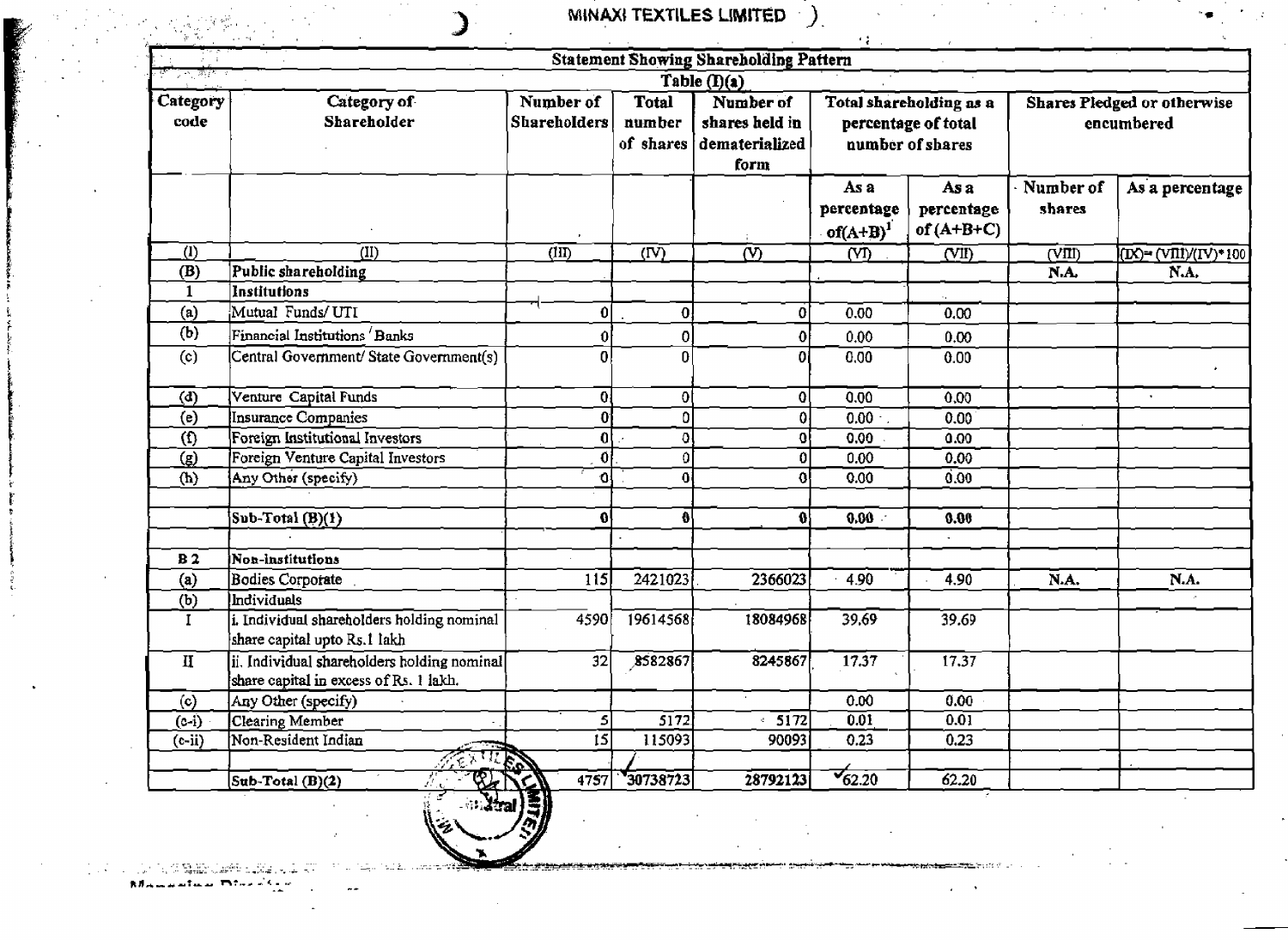MINAXI TEXTILES LIMITED  $\qquad \qquad \qquad \qquad \qquad$ 

|                  |                                                                                        |                                  |                                                                                                                                                                                  | <b>Statement Showing Shareholding Pattern</b> |                                    |                                    |                                    |                                    |
|------------------|----------------------------------------------------------------------------------------|----------------------------------|----------------------------------------------------------------------------------------------------------------------------------------------------------------------------------|-----------------------------------------------|------------------------------------|------------------------------------|------------------------------------|------------------------------------|
|                  |                                                                                        |                                  |                                                                                                                                                                                  | Table $(I)(a)$                                |                                    |                                    |                                    |                                    |
| Category<br>code | Category of<br>Shareholder                                                             | Number of<br><b>Shareholders</b> | <b>Total</b><br>Number of<br>Total shareholding as a<br>shares held in<br>percentage of total<br>encumbered<br>number<br>dematerialized<br>number of shares<br>of shares<br>form |                                               |                                    |                                    | <b>Shares Pledged or otherwise</b> |                                    |
|                  |                                                                                        |                                  |                                                                                                                                                                                  |                                               | As a<br>percentage<br>$of (A+B)^1$ | As a<br>percentage<br>of $(A+B+C)$ | Number of<br>shares                | As a percentage                    |
| (1)              | (II)                                                                                   | $\overline{\text{III}}$          | (IV)                                                                                                                                                                             | (V)                                           | $(V\overline{I})$                  | (VII)                              | $\overline{\text{(VIII)}}$         | $(LX)=(V\overline{III})/(IV)^*100$ |
| (B)              | <b>Total Public Shareholding</b><br>$(B)=(B)(1)+(B)(2)$                                | 4757                             | 30738723                                                                                                                                                                         | 28792123                                      | 62.20                              | 62.20                              |                                    |                                    |
|                  | $\overline{\text{TOTAL}(\text{A})+\text{(B)}}$                                         | 4769                             | 49416000                                                                                                                                                                         | 47450400                                      | 100.00                             | 100.00                             |                                    |                                    |
| (C)              | Shares held by Custodians and against<br>which Depository Receipts have been<br>issued |                                  |                                                                                                                                                                                  |                                               |                                    |                                    |                                    |                                    |
|                  | Promoter and Promoter Group                                                            | 0                                | 0l                                                                                                                                                                               | ٥I                                            | $\bf{0}$                           | 0.00                               | 0                                  | 0.00                               |
| 2 <sup>1</sup>   | $\overline{Public}$                                                                    | $\mathbf 0$                      | n                                                                                                                                                                                |                                               | 0                                  | 0.00                               | 0.                                 | 0                                  |
|                  | Sub-Total (C)                                                                          | 0                                | 0                                                                                                                                                                                |                                               | 0                                  | 0.00                               | $\bf{0}$                           | $\mathbf{0}$                       |
|                  | GRAND TOTAL (A)+(B)+(C)                                                                | 4769                             | 49416000                                                                                                                                                                         | 47450400                                      | 100.00                             | 100.00                             | 0                                  | 0.00                               |

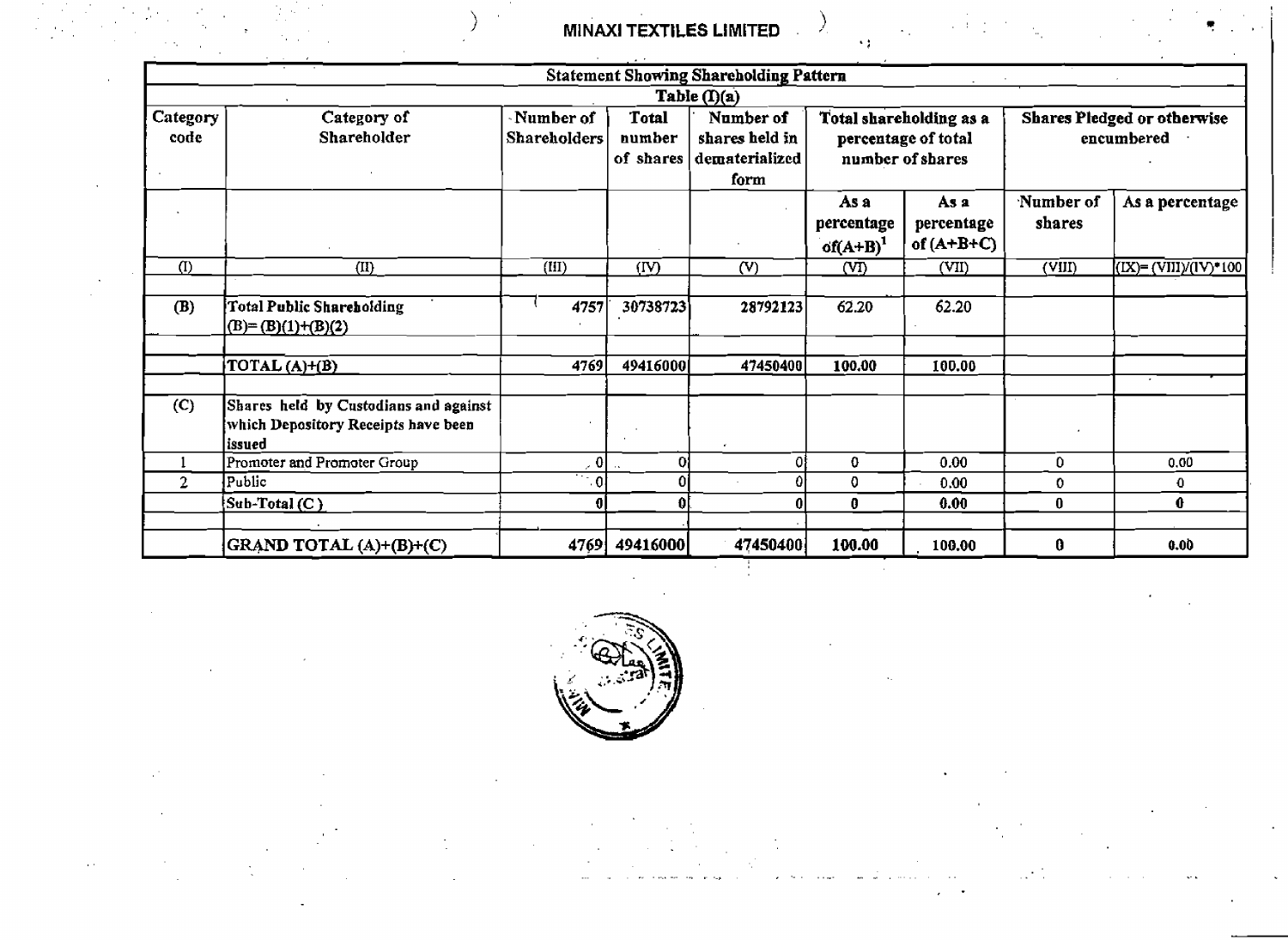| Sr.          | Name of the shareholder           |             | Details of Shares held |                       | Encumbered shares (*) |                                             |              | Details of warrants            |             | Details of                       | Total shares       |
|--------------|-----------------------------------|-------------|------------------------|-----------------------|-----------------------|---------------------------------------------|--------------|--------------------------------|-------------|----------------------------------|--------------------|
| No.          |                                   |             |                        |                       |                       |                                             |              |                                |             | convertible<br><i>securities</i> | (including         |
|              |                                   | Number of   | As a % of              | No.                   | Asa                   | As a % of                                   | Number       | As a %                         | Number      | As a %                           | underlying shares  |
|              |                                   | shares held | grand total            |                       | percentage            | grand total                                 | of           | total                          | оf          | total                            | assuming full      |
|              |                                   |             | $(A)$ +(B) +(C)]       |                       |                       | $(A)+(B)+(C)$   warrants <br>of sub-clausel | held         | number<br>of                   | ble         | converti   number<br>of          | conversion of      |
|              |                                   |             |                        |                       |                       | (I)(a)                                      |              | warrants  securitie   converti |             |                                  | warrants and       |
|              |                                   |             |                        |                       |                       |                                             |              | of the<br>same                 | Я.<br>held  | ble<br>  securiti <del>c</del>   | convertible        |
|              |                                   |             |                        |                       |                       |                                             |              | class                          |             | я                                | securities) as a % |
|              |                                   |             |                        |                       |                       |                                             |              |                                |             | of the<br>same                   | of diluted share   |
|              |                                   |             |                        |                       |                       |                                             |              |                                |             | class                            | capital            |
| $\phi$       | $\langle 0 \rangle$               | (III)       | (IV)                   | $\boldsymbol{\omega}$ | \ {VI}={V)/(III)*100  | (VI)                                        | (VIII)       | $\alpha x$                     | $\infty$    | $\alpha$                         | $\alpha v$         |
|              | <b>BHARATBHAI PRABHUDAS PATEL</b> | 8974868     | 18.16                  | 0.                    | 0.00                  | 0.00                                        | 0.           | 0.00                           | 0           | 0.00                             | 0.00               |
|              | <b>IDINESH PATEL</b>              | 4438171     | $-8.98$                | 0                     | 0.00                  | 0.00                                        | 0            | 0.00                           | $\bf{0}$    | 0.00                             | 0.00               |
| 3            | KIRITKUMAR PATEL<br>$\sim 100$    | 41366061    | 8.37                   | 0                     | 0.00                  | 0.00                                        | 0            | 0.00                           | $\mathbf 0$ | 0.00                             | 0.00 <sub>1</sub>  |
|              | KANUBHAI SOMABHAI PATEL           | 321702      | 0.65                   | 0                     | 0.00                  | 0.00                                        | $\mathbf{0}$ | 0.00                           | 0           | 0.00                             | 0,00               |
| 5            | NIRMAL BHARATBHAI PATEL           | 7083491     | 1.43                   | 0                     | 0.00                  | 0.00                                        | 0.           | 0.00                           | $\bf{0}$    | 0.00                             | 0.00 <sub>1</sub>  |
| 6            | [SUJALBHAI KANUBHAI PATEL]        | 97581       | 0.20                   | 0.                    | 0,00                  | 0.00                                        | 0.           | 0.00                           | $\bf{0}$    | 0.00                             | 0.00               |
| <b>TOTAL</b> |                                   | 18677277    | 37.80                  | 0                     | 0.00                  | 0.00                                        | 0            | 0.00                           | 0           | 0.00                             | 0.00               |

 $\sim$ 

### (1)(b) Statement showing holding of securities (including shares, warrants, convertible securities) of persons belonging to the category "Promoter and Promoter Group"

(\*) The term "encumbrance" has the same meaning as assigned to it in regulation 28(3) of the SAST Regulations, 2011

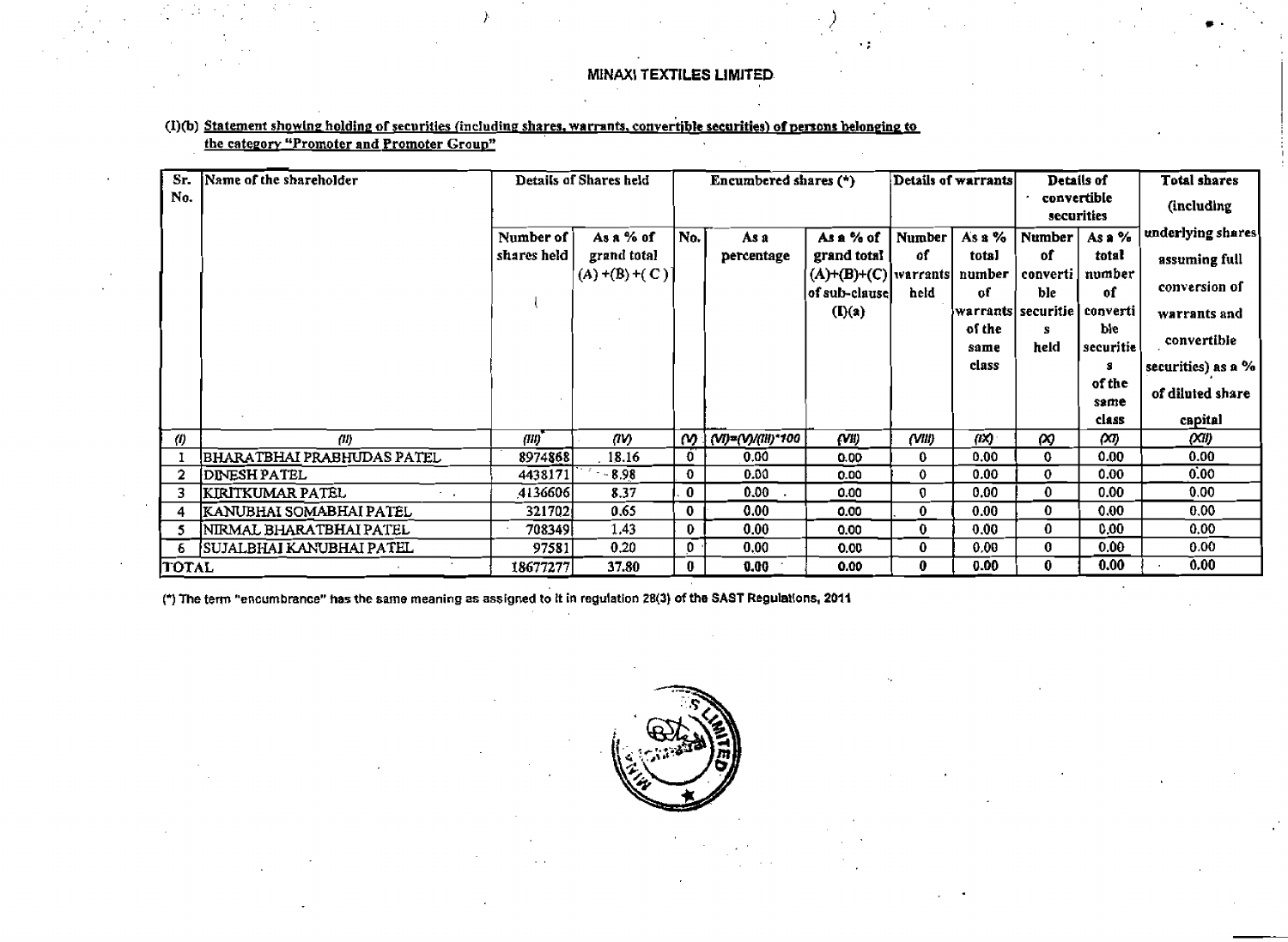### (I)(c)(i) Statement showing holding of securities (including shares, warrants, convertible securities) of persons belonging to the category "Public" and holding more than 1% of the total number of shares

| Sr.<br>No.   | Name of the shareholder           | Number of<br>shares held | Shares as a<br>percentage of total<br>number of shares<br>{i.e., Grand Total<br>$(A)+(B)+(C)$ |    | Details of warrants                                                                          |                                                       | Details of convertible<br>securities                                                      | Total shares<br><i>(including)</i><br>underlying<br>shares<br>assuming full                          |
|--------------|-----------------------------------|--------------------------|-----------------------------------------------------------------------------------------------|----|----------------------------------------------------------------------------------------------|-------------------------------------------------------|-------------------------------------------------------------------------------------------|------------------------------------------------------------------------------------------------------|
|              |                                   |                          | indicated in<br> Number<br>Statement at para<br>lof<br>$(I)(a)$ above}<br>held                |    | $\text{As a } \%$<br>total<br> warrants  number of<br>warrants<br>lof<br> the same<br>class) | Number<br>lof<br>ıе<br>securities securities<br> held | $\%$ w.r.t<br>total<br>convertibl number of<br> convertible <br>lof<br>the same<br> class | conversion of<br>warrants and<br>convertible<br>securities)<br>as a % of diluted<br>share<br>capital |
|              | MUKESH PURSHOTTAMDAS PATEL        | 2603771                  | 5.27                                                                                          | 0  | 0.00                                                                                         | 0                                                     | 0.00 <sub>1</sub>                                                                         | 0.00                                                                                                 |
| 2            | M P PATEL INFRASTRUCTURES PVT LTD | 1127830                  | 2.28                                                                                          | -0 | 0.00                                                                                         | 0                                                     | 0.00                                                                                      | 0.00                                                                                                 |
| 3            | ATMARAM K ASRANI                  | 743250                   | 1.50                                                                                          | 0  | 0.00                                                                                         | 0                                                     | 0.00 <sub>1</sub>                                                                         | 0.00                                                                                                 |
| 4            | SAROJDEVI SATYANARA YAN KABRA     | 523190                   | 1.06                                                                                          | 0  | 0.00                                                                                         | 0                                                     | 0.00                                                                                      | 0.00                                                                                                 |
| <b>TOTAL</b> |                                   | 4998041                  | 10.11                                                                                         | -0 | 0.00                                                                                         | 0                                                     | 0.00                                                                                      | 0.00                                                                                                 |

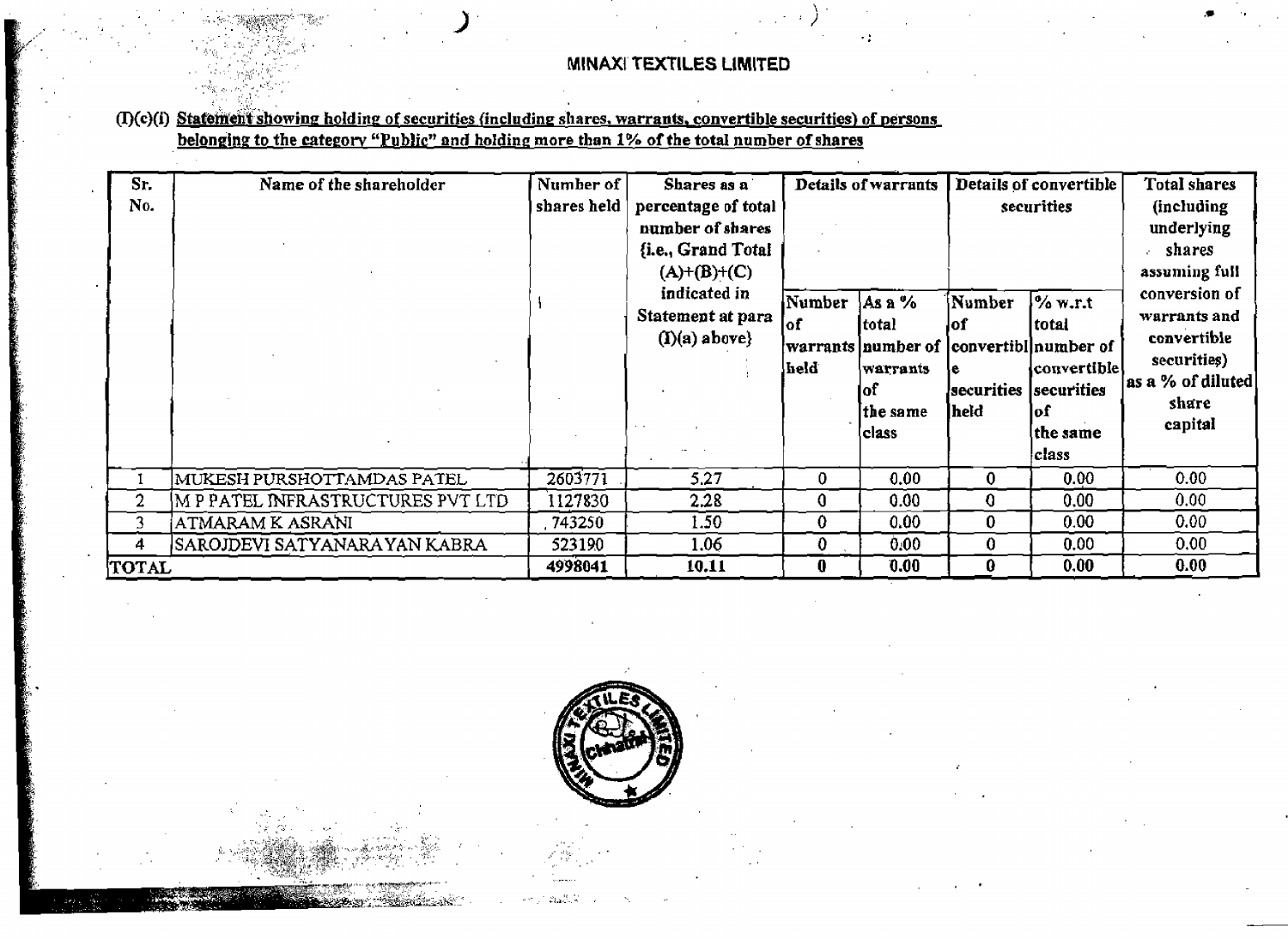(I)(c)(ii) Statement showing holding of securities (including shares, warrants, convertible securities) of persons (together with PAC) belonging to the category "Public" and holding more than 5% of the total number of shares of the company

| 000              | $\frac{1}{2}$          |            | <b>00.0</b>            |        | 5.27                     | 2603771   |                                     | TATOT    |
|------------------|------------------------|------------|------------------------|--------|--------------------------|-----------|-------------------------------------|----------|
|                  |                        |            |                        |        |                          |           |                                     |          |
| o.op             | $\frac{1}{2}$          |            | $\frac{8}{3}$          |        | 5.27                     | 2603771   | MUXESH PURSHOTTAMDAS PATEL (Public) |          |
|                  | 21238                  |            |                        |        |                          |           |                                     |          |
|                  | of the same            |            |                        |        |                          |           |                                     |          |
| share capital    | securities             |            | same class             |        |                          |           |                                     |          |
| % of diluted     | convertible            | held       | Ş                      |        | above}                   |           |                                     |          |
| securities) as a | number of              | securities | varrants   warrants of | ÷      | $\mathbb{D}(\mathbf{a})$ |           |                                     |          |
| convertible      | <b>tota</b>            |            | number of leonvertible | g,     | Statement at para        |           |                                     |          |
| warrants and     | <b>PAR.E.t</b>         |            | As a % total Number of | Number | F                        |           |                                     |          |
| conversion of    |                        |            |                        |        | $(A)+(B)+(C)$ indicated  |           |                                     |          |
| assuming full    |                        |            |                        |        | (i.e., Grand Total       |           | them                                |          |
| <b>shares</b>    |                        |            |                        |        | shares                   |           | Concert (PAC) with                  |          |
| underlying       |                        |            |                        |        | total number of          |           | the Persons Acting in               |          |
| (including       | securities             |            |                        |        | percentage of            | of shares | shareholder(s) and                  | š        |
| Total shares     | Details of convertible |            | Details of warrants    |        | Shares as a              | Number    | Name(s) of the                      | <u>ي</u> |
|                  |                        |            |                        |        |                          |           |                                     |          |

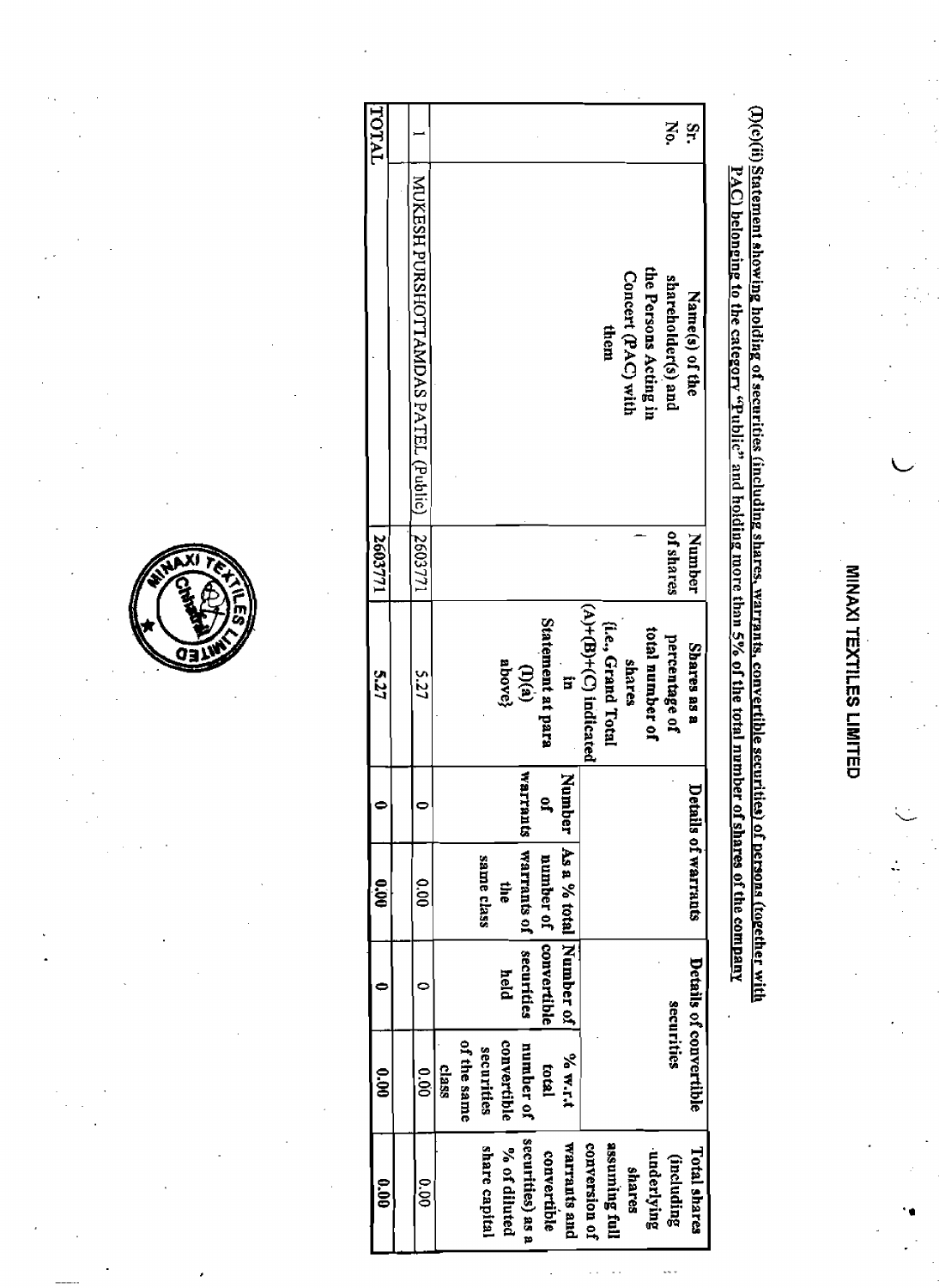# (I)(d) Statement showing details of locked-in shares

| TATOTY |   | š                                                                                                         | St.                                                                                             |
|--------|---|-----------------------------------------------------------------------------------------------------------|-------------------------------------------------------------------------------------------------|
|        | Ξ |                                                                                                           |                                                                                                 |
|        |   |                                                                                                           |                                                                                                 |
| ğ      | ğ | $ (A)+(B)+(C)$ indicato<br>number of shares {i.e., Grand Total<br>para (D(a) above)<br>ed in Statement at | [Name of the shareholder  Number of locked-in shares  Locked-in shares as a percentage of total |

OЭ

○ 4 動物の動物の製作用に関する場合に

 $\ddot{.}$ 

j.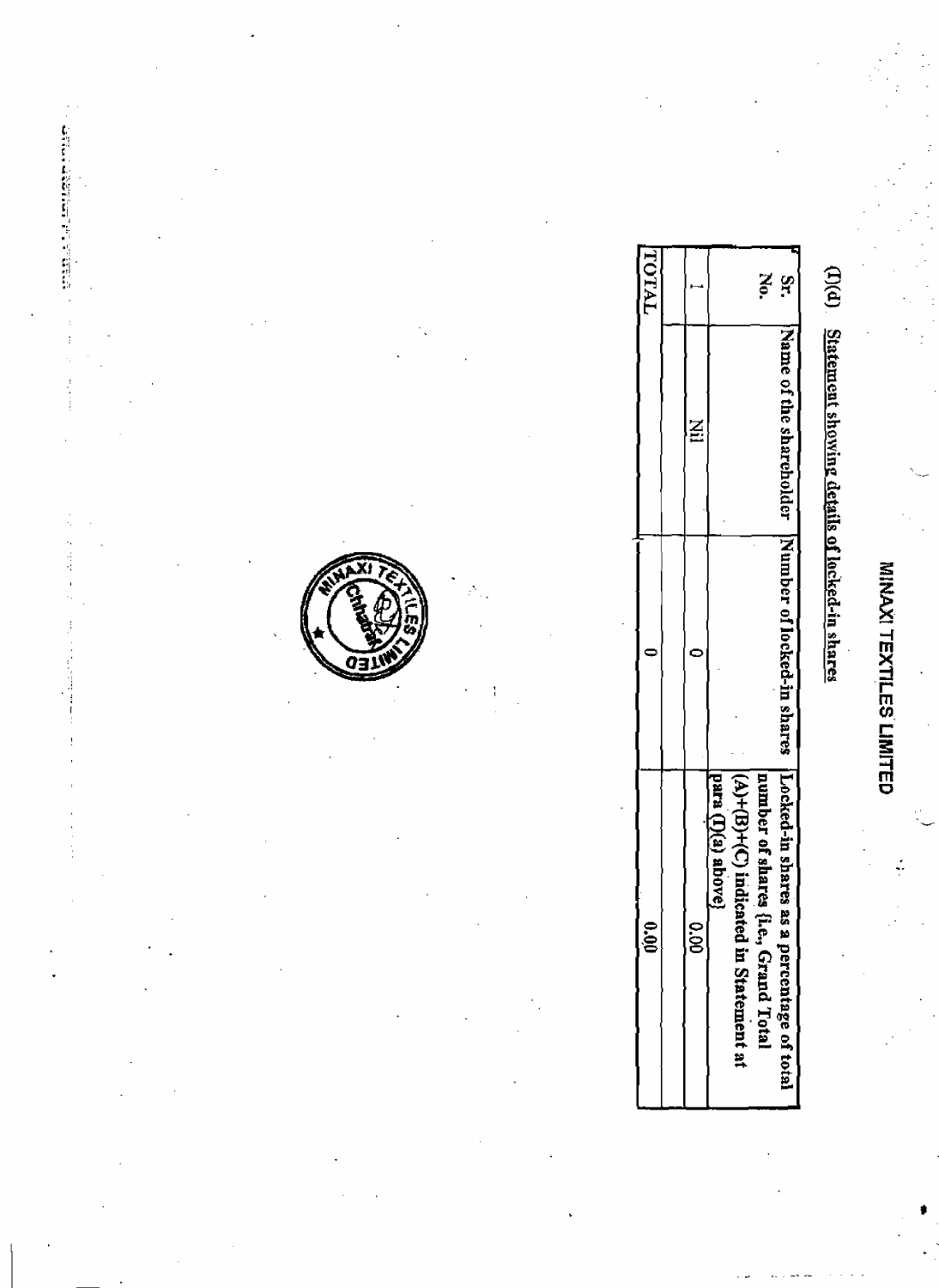### (II)(a) Statement showing details of Depository Receipts (DRs)

| Sr.          | Type of outstanding DR | Number of outstanding Number of shares |            | Shares underlying outstanding DRs as a                          |
|--------------|------------------------|----------------------------------------|------------|-----------------------------------------------------------------|
|              | No. (ADRs, GDRs, SDRs, | DRs                                    |            | underlying outstanding   percentage of total number of shares   |
|              | letc.)                 |                                        | <b>DRs</b> | $ \{i.e., Grand Total (A)+(B)+(C) indicated\} $                 |
|              |                        |                                        |            | $\left  \text{in Statement at para (I)(a) above} \right\rangle$ |
|              |                        |                                        |            |                                                                 |
|              | Nil                    |                                        |            | 0.00                                                            |
|              |                        |                                        |            |                                                                 |
| <b>TOTAL</b> |                        |                                        |            | 0.00                                                            |



**Offeratorial P**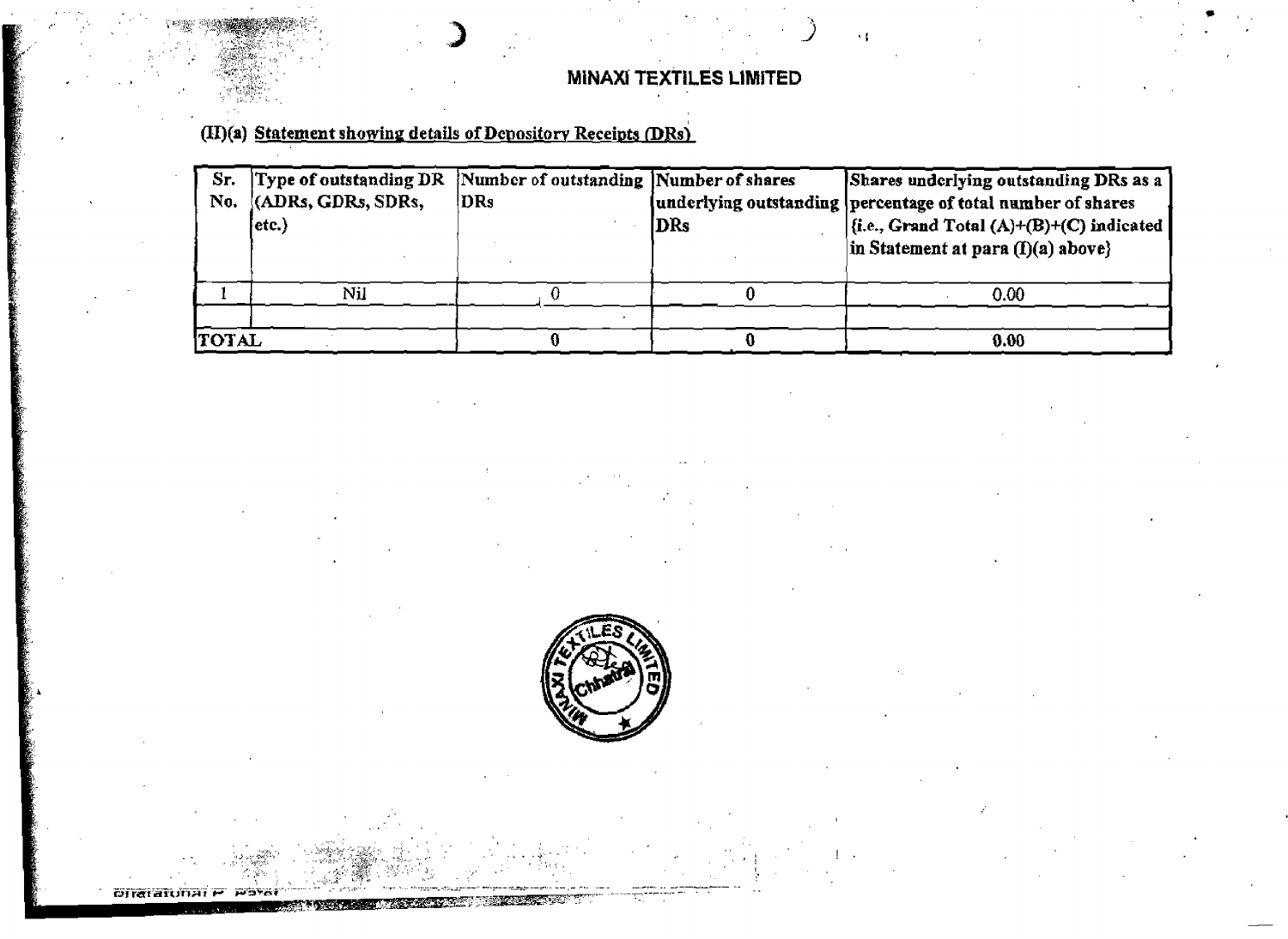# (II)(b) Statement showing holding of Depository Receipts (DRs), where underlying shares held

| ķ                                                                            |
|------------------------------------------------------------------------------|
|                                                                              |
|                                                                              |
|                                                                              |
|                                                                              |
|                                                                              |
|                                                                              |
|                                                                              |
|                                                                              |
|                                                                              |
|                                                                              |
|                                                                              |
|                                                                              |
|                                                                              |
|                                                                              |
|                                                                              |
|                                                                              |
|                                                                              |
|                                                                              |
|                                                                              |
|                                                                              |
|                                                                              |
|                                                                              |
|                                                                              |
|                                                                              |
| . promoter/promoter group" are in excess of 1% of the total number of shares |
|                                                                              |
|                                                                              |
|                                                                              |
|                                                                              |
|                                                                              |
|                                                                              |
|                                                                              |
|                                                                              |
|                                                                              |
|                                                                              |
|                                                                              |
|                                                                              |

| <b>TOTAL</b> |             |                                 |                                      |                                                                    |                                         |
|--------------|-------------|---------------------------------|--------------------------------------|--------------------------------------------------------------------|-----------------------------------------|
|              |             |                                 |                                      |                                                                    | Sr. No. IName of the DR Holder          |
|              |             |                                 | Ctc.)                                | (ADRs, GDRs, SDRs,                                                 | Type of outstanding DR Number of shares |
|              |             |                                 | pRs                                  |                                                                    |                                         |
| e.<br>S      | <b>S.00</b> | Statement at para (I)(a) above) | Grand Total (A)+(B)+(E) indicated in | underlying outstanding percentage of total number of shares (i.e., | Shares underlying.outstanding DRs as a  |